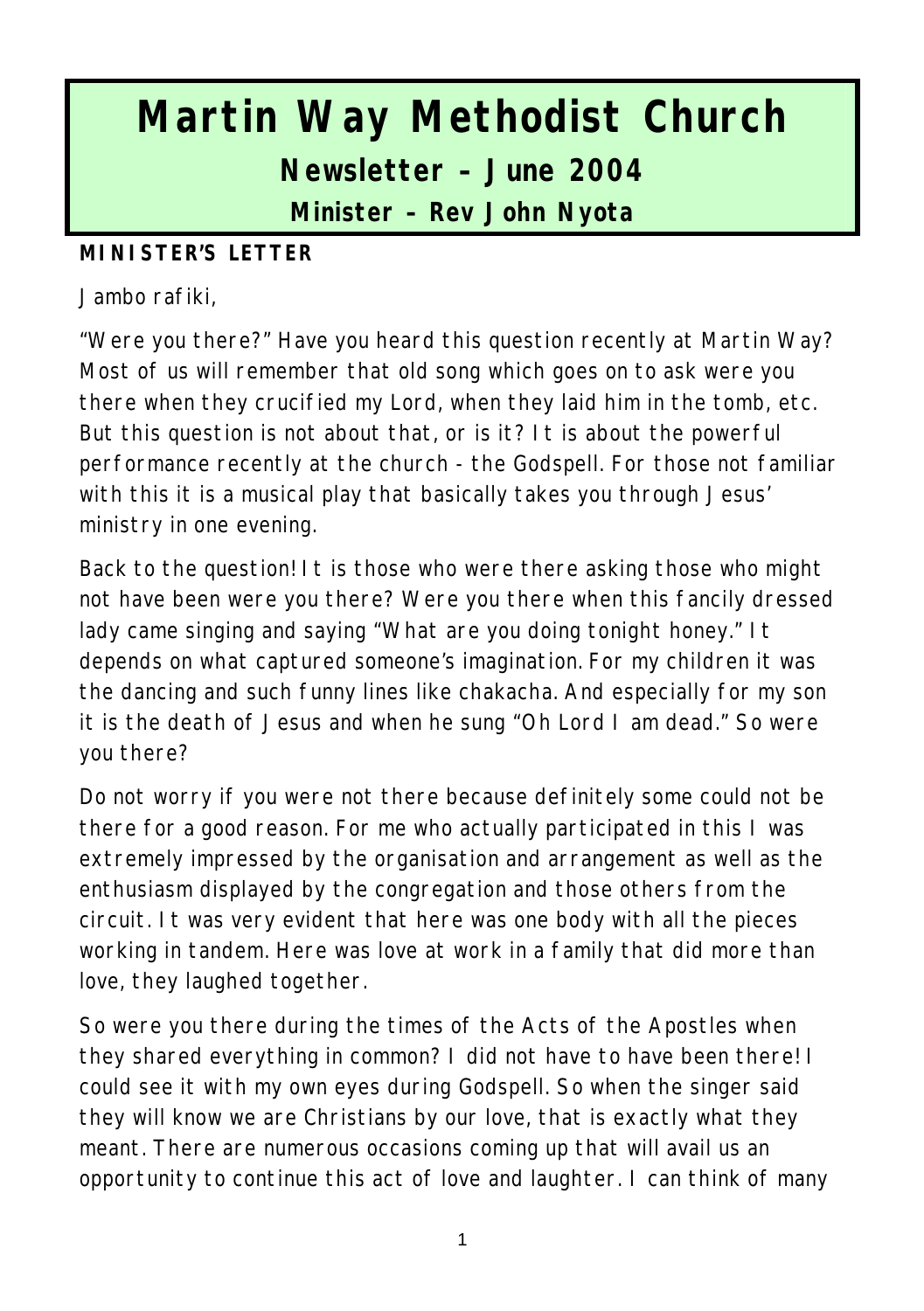but let me go straight on to the Church's 70th anniversary organised for the weekend of 11-12th September.

I wonder what comes to mind when you hear of anniversary. Of course you will tell me it depends on the kind of anniversary. May I hasten to say that is true. For a church anniversary it is a time of celebration. Celebrating the goodness of the Lord through whom the ministry for which we are now part of was conceived and planted. It is a time to thank God for the far he has gotten us. What a better time to do that than with all our friends past and present coming back. Their presence rekindles the memories of good times. Again many will ask each other were you there? And of course the answer will be to some, "Yes I was" or to others "it was before my time" etc.

Yet there is more to anniversary! As folk ask each other "were you there" they will be remembering nostalgically those times when the church had something that maybe they do not see any more. Perhaps some of these are better left to the past but some memories will pose the question where did we miss the step? Every organisation does ask that now and then, not so that they can feel guilty about it but so that it can stir action. So I add this caveat, it is a time of replenishing ourselves as we prepare to continue the calling that we have as a corporate body. Where that calling needs emphasizing we do that by recapturing the right ingredients. Of course most things cannot be done like they were done some years back but there is something that can still be done.

Take for example evangelism. It may be true that times have changed and Christianity is not the in-thing for most people today. Yet that does not mean that each of us does not have a neighbour or a person they are close to. People still do drop in to our churches to see whether this is the right place for them. How much love do we show them? How much of our homes do we open for them? For it takes more tha just a smile after church for a person to remain in church. It takes more than the words "It was so good of you to worship with us today". Actually it takes more than a visit by the minister. It takes a church member asking someone "What are you doing on Friday? Could we stop at say my place for a cuppa etc." I know we are all careful not to smother those who come. Yet I encourage each of us to make an effort and be courageous to take a risk.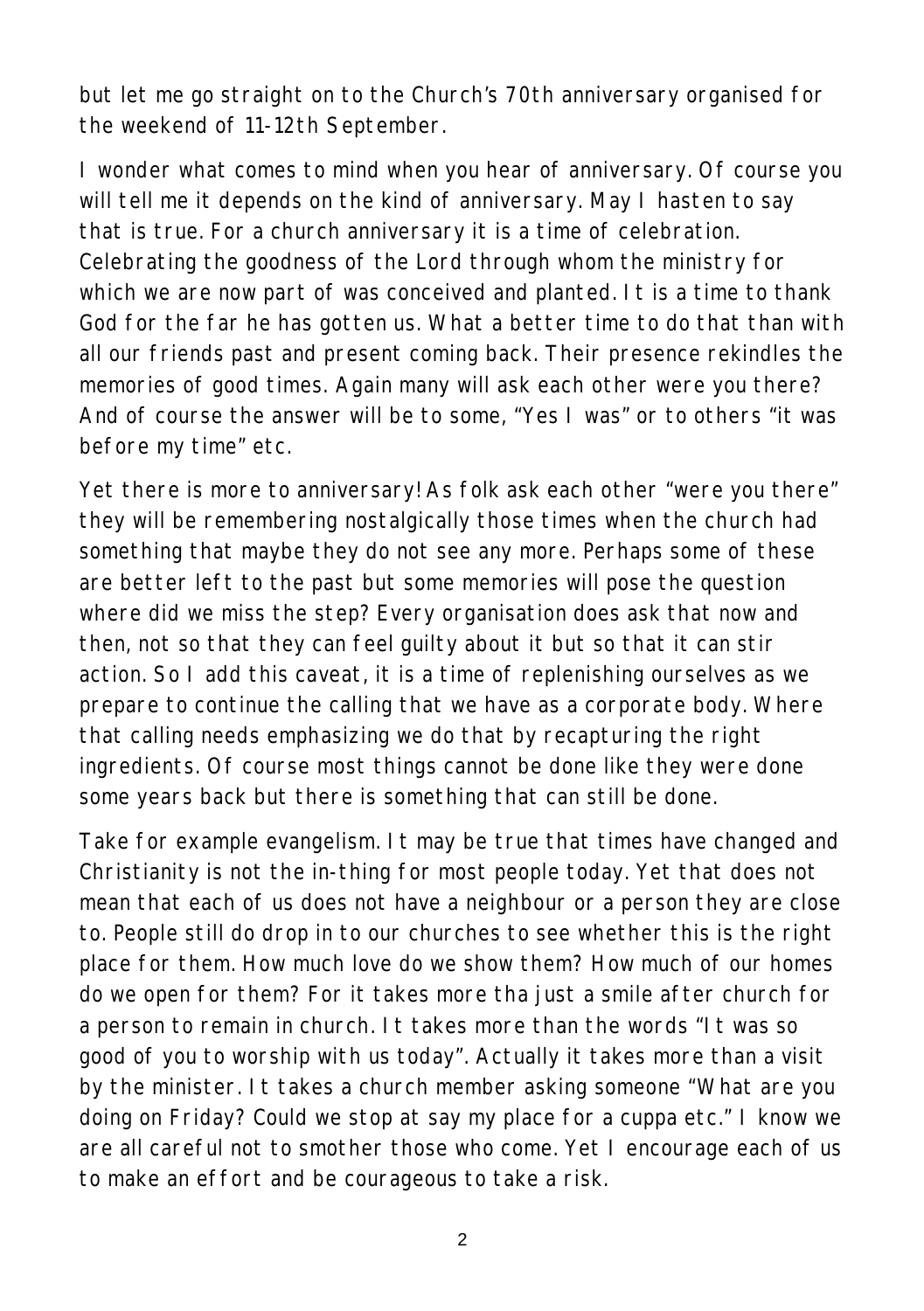So were you there? It does not matter! As long as you are there now living your calling. Watch this column, will you?.

*John*

# **LETTER FROM THE CHAIR OF THE SOUTH-WEST DISTRICT April 2004**

#### Dear Friends

For those of you with long enough memories, 1976 was the year of scorching temperatures and the great drought. It was also the year in which the film versions of Godspell and Jesus Christ Superstar first appeared. Both were typical products of their times - upbeat and optimistic in their presentation of the Christian message. Mel Gibson's The Passion of the Christ is a more controversial film and reflects the times we live in. It owes something to Gibson's passionate but conservative Catholicism as well as the cinematic exploration of extreme violence in some of his other films; it is also a response to the events of 11 September 2001 and all that has flowed from them. The world has become a more violent and pessimistic place since 1976.

I am writing this in Holy Week - a time in the Church's calendar which lends itself to a pessimistic reflection upon the nature of violence. This week marks the tenth anniversary of the genocide in Rwanda in 1994 when some 800,000 people were killed on the basis of an ethnic distinction that does not exist. Back in 1980, I was a 'rookie' desk officer in the Central African Department of the Foreign and Commonwealth Office dealing with, among other countries, Rwanda and Burundi. (Occasional telephone calls over crackly lines to keep in touch with our Honorary Consuls in Kigali and Bujumbura stretched the available telecommunications technology of those days to the limit!) It was quite clear that the former Belgian colonists had exploited differences between the Hutu and Tutsi people in Rwanda and Burundi as part of a cynical policy of 'divide and rule' to favour their own interests. That legacy had continued since independence and there had been sporadic outbursts of violence between Hutu and Tutsi even then, but nothing on the horrifying scale of what happened in 1994.

Rwanda is a far-away country of which we know little and for which, I suspect, we care less. Iraq and the intifada between Arabs and Israelis in the West Bank and Gaza loom larger in the news. These are places where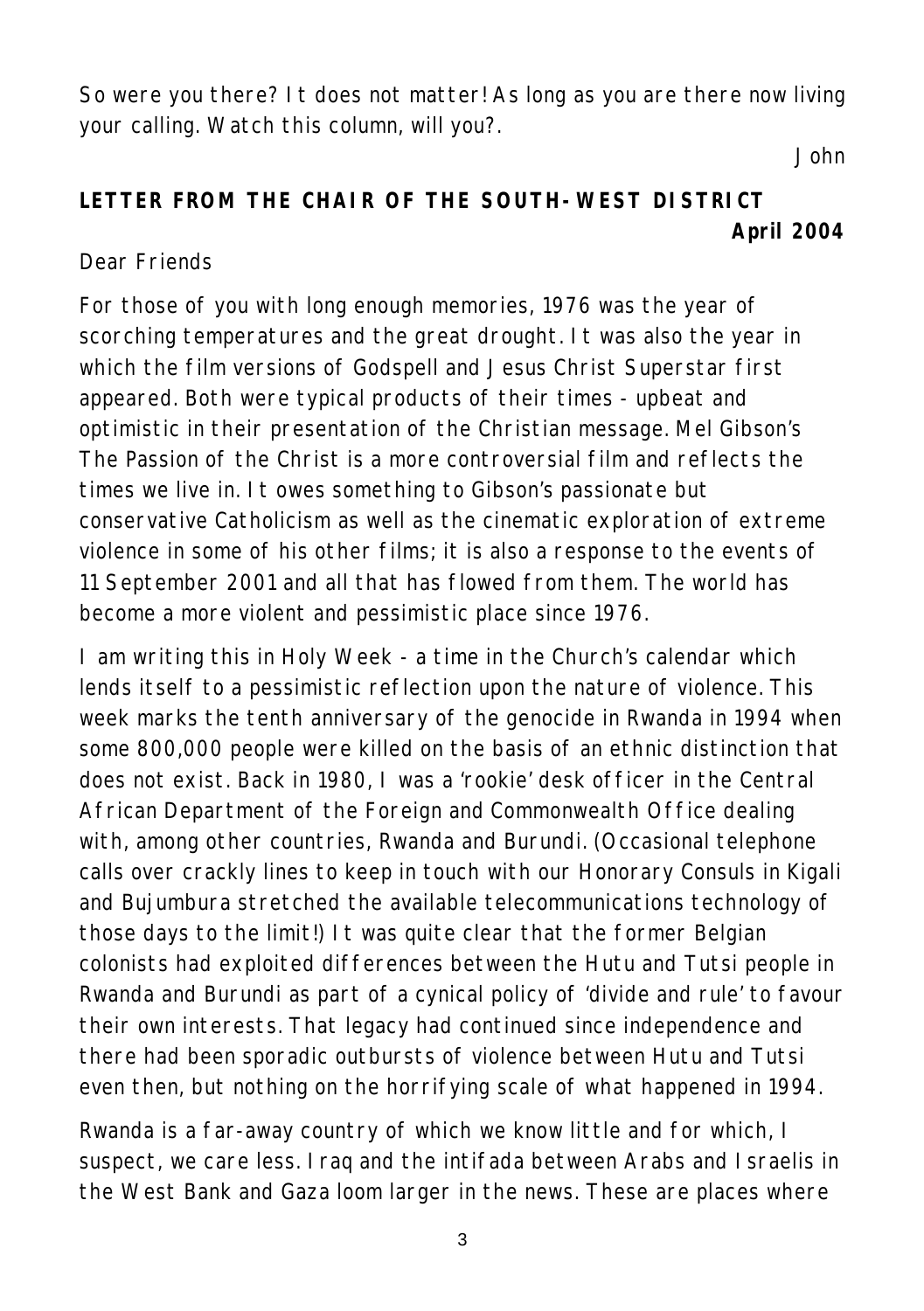we have 'interests' - especially in Iraq where British troops are deployed. The violence continues to escalate horrifyingly, with so much of it perpetrated in the name of religion. And lest we forget that these things happen nearer to home, we have only to remember the fragile peace in Northern Ireland brokered though what is tellingly called the 'Good Friday agreement'.

To contemplate what the death of Jesus is about, is to ask what is the problem to be addressed. To survey the wondrous cross on which the Prince of Glory died is to acknowledge the problem that we human beings go on killing one another and trying to destroy one another. We do so because we cannot live with our differences. The crucifixion of Jesus invites us to imagine whether human beings ever could live together with their differences. There are a number of New Testament texts which touch on this theme. This is how the author of the Letter to the Ephesians puts it to an early Christian community unreconciled to their differences and disagreements:

*Remember then your former condition, Gentiles, as you are by birth, 'the uncircumcised' as you are called by those who call themselves 'the circumcised' because of a physical rite. You were at that time separate from Christ, excluded from the community of Israel, strangers to God's covenants and the promise that goes with them. Yours was a world without hope and without God. Once you were far off, but now in union with Christ Jesus you have been brought near through the shedding of Christ's blood. For he himself is our peace. Gentiles and Jews, he has made the two one, and in his own body of flesh and blood has broken down the barrier of enmity which separated them; for he annulled the law with its rules and regulations, so as to create out of the two a single new humanity in himself, thereby making peace. This was his purpose, to reconcile the two in a single body to God through the cross, by which he killed the enmity. So he came and proclaimed the good news: peace to you who were far off, and peace to those who were near; for through him we both alike have access to the Father in the one Spirit.*

*Ephesians 2:11-18*

So the task of individual Christians - the task of local Christian communities - the task of the wider Church - is to learn to live this way.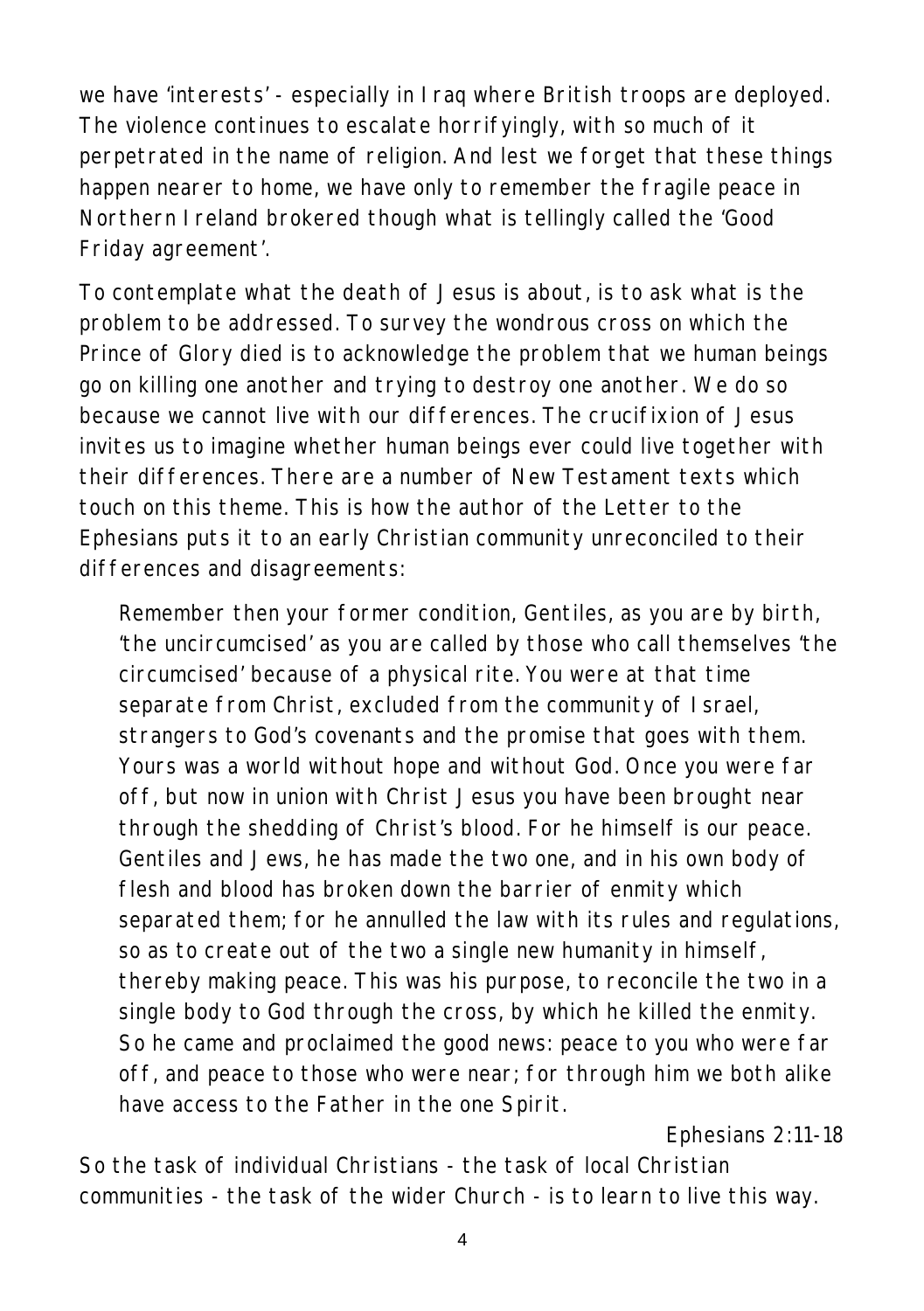It means owning up to what the death of Jesus is about:

- all our murderous hatreds:
- our inability to forgive and way we cling on to festering grudges;
- our creation of victims and scapegoats to make ourselves feel morally superior;
- our resort to violence and war to settle our differences.

Then the task moves on: it is to reflect on what the resurrection of Jesus is about. I have found that the resurrection accounts in John's Gospel especially help me to do this. In John 20, we learn how the risen Christ came and stood among his frightened, demoralized disciples in that locked upper room, breathing forgiveness, peace and the gift of the Holy Spirit upon them. The power of God was released into their lives and into the world - an extraordinary, unsettling, restless, surging power for life. I believe that resurrection power makes it possible for us:

- to let go our murderous hatreds
- to overcome our inability to forgive and way we cling on to festering grudges;
- to stop creating victims and scapegoats;
- to turn from violence and war as the means by which we settle our differences

And slowly but surely, God offers us the opportunity to cooperate with him in creating new patterns for human living and human flourishing. That needs a lot of truth and honesty - and a lot of love and acceptance. It is about our search for commitment to God who creates and sustains us in life, in death, and in life beyond death. It is about a creative response to evil, suffering and death - inspired by the example of the crucified and risen Christ, so that we may act wih love and struggle with the joys and tragedies of the world.

It can happen. By God's grace it will happen. Sometimes it only takes three days. Most of the time it takes a little longer. We can say to ourselves: 'Easter Day is the first day of a new creation. God's new world has begun. So we've got a job to do, and God's Spirit to help us to do it'. But don't just say it within the walls of your church. Take the love and grace, joy and thanksgiving you find there with you when you leave and let it sing through your lives and your relationships, in the places where you work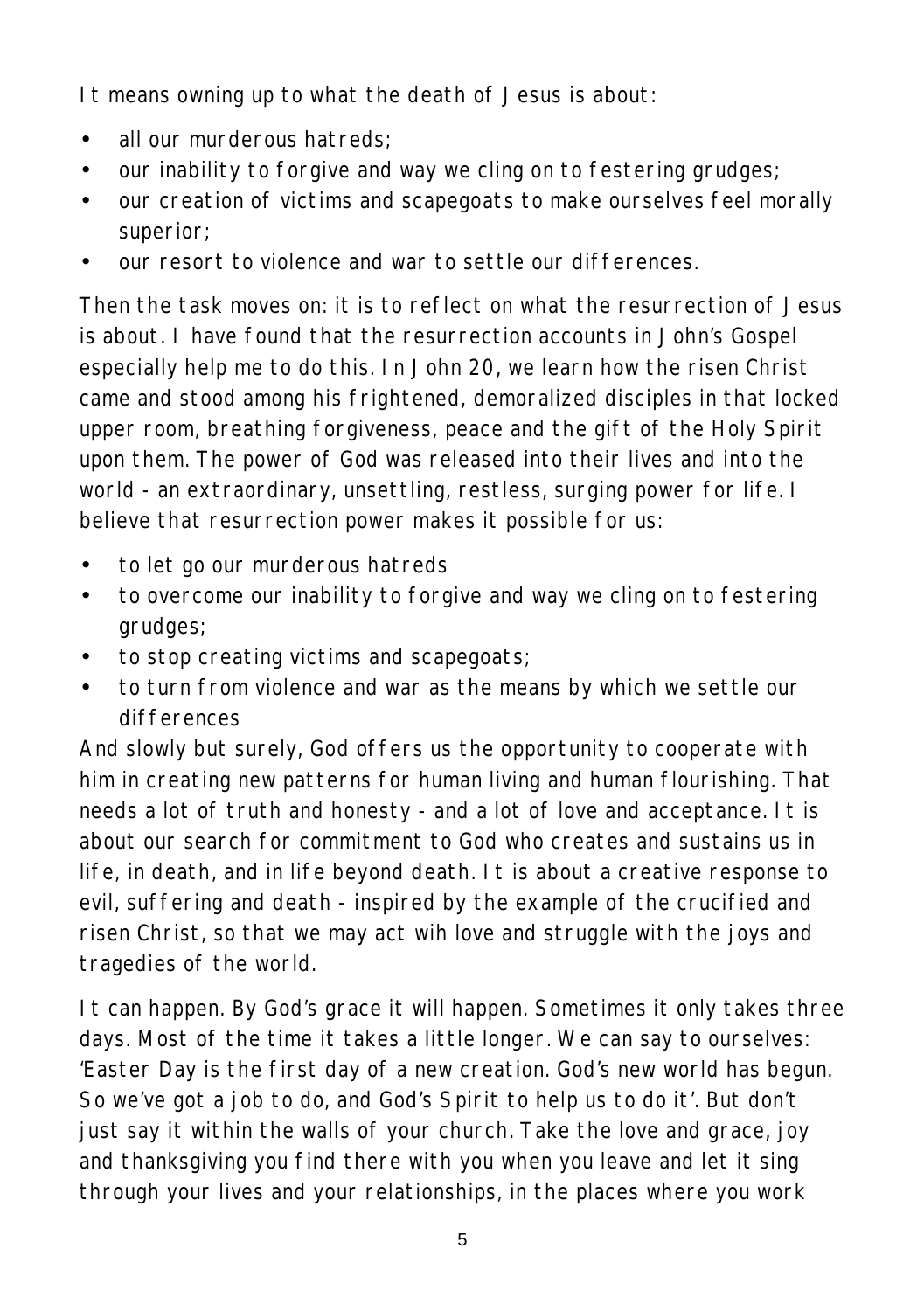and where you take your leisure. The Resurrection is God's determined YES! to Jesus. The Resurrection is God's determined YES! to us, the world God has made, and our place in it.

> *With best wishes for this Easter season, Yours ever, John*

#### **BIBLELANDS CELEBRATION**

On Sunday 4 July BibleLands is celebrating this year's 150th Anniversary by asking churches to promote a BibleLand's Sunday. John has agreed for our church to book this date and Nigel Edward-Few the Director and Secretary to the Trustees of BibleLands will be coming to Martin Way on that day, which will be our Family Service. Please support this special service if you possibly can.

*Mary and Derek Heaton*

#### **WESLEY EMPOWERMENT CENTRE**

#### **NYOTA HELP BABY SIMBA PROJECT**

At the heart of Kenya is the second highest mountain in Africa known as Mount Kenya. At the slopes of this mountain is a town known as Meru. It is inhabited by a Bantu group of people most of whom are farmers. Most of the Meruland is fertile with many large coffee and tea plantations. Yet unknown to most people even in Kenya itself is an area known as Mbeu. This place which is semi-arid has no cash crop and people depend on maize and beans for existence. Most families here own less than an acre of land which produces around five bags (450kg) of maize and half of beans (50kg) per annum. An average family of six depends on such a piece of land for all their food and cash. This is an equivalent of Kenya Shillings five thousand (£50).

We are talking of extreme poverty in a land believed to be the most fertile. As a result most children have little to eat and most barely make it through the primary school level. Worse still was during the previous government when there were extra levies in schools. At least with the new government policy of free primary education the situation has improved. Yet without food, children find it hard to last an entire day at school. Others go to school off and on, as they have to work as casuals on farms of the rich in order to earn money for the family.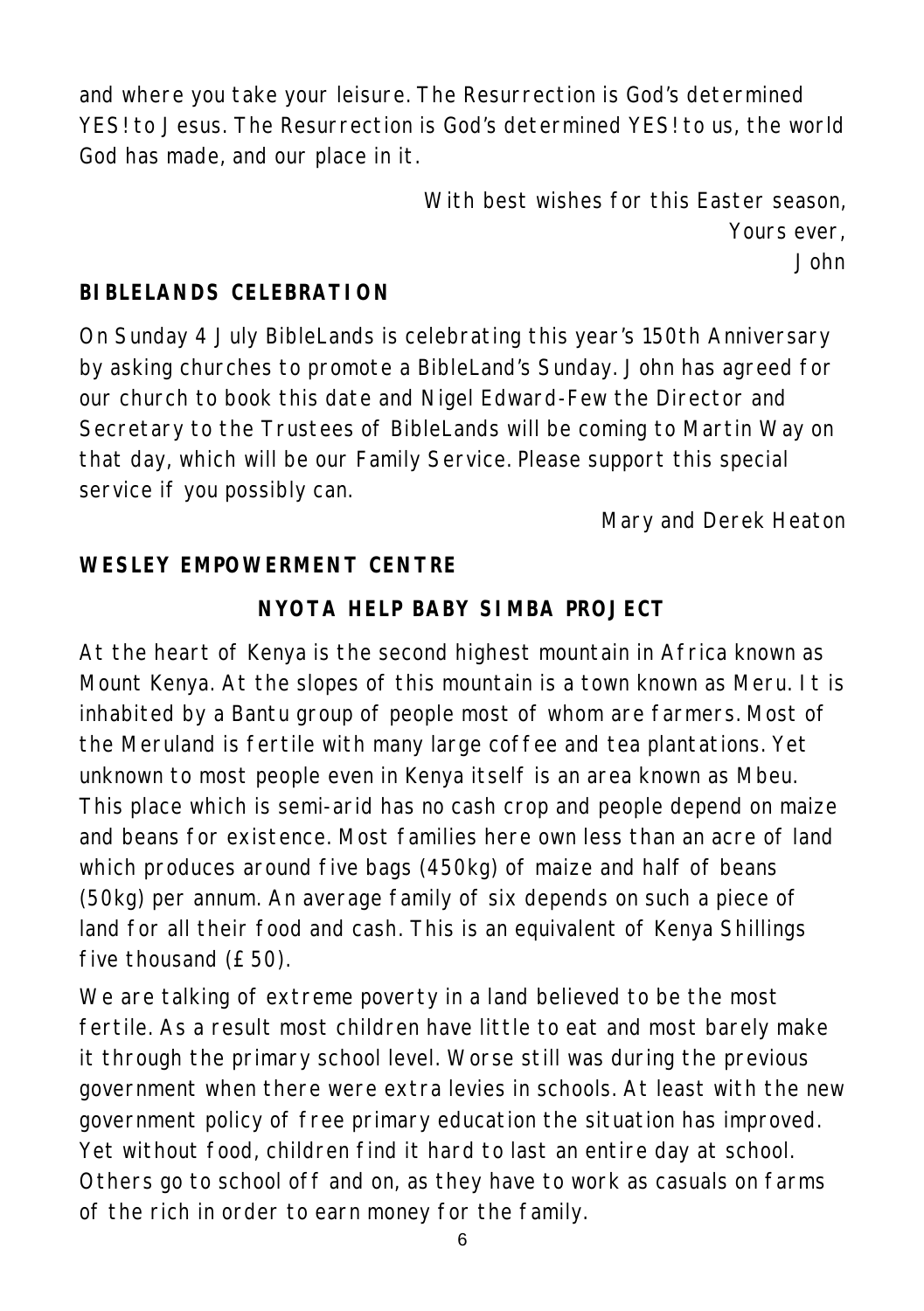Added to such extreme poverty is the malaria phenomenon. Due to some swampy water catchment areas there are many breeding grounds for mosquitoes. Indeed what is Mbeu now was a land that many people who moved to Meru a millennium ago would not touch due to this deadly disease. Some from the more fertile areas of Meru still keep off from this area in fear of being infected with malaria. As a result many have died leaving very young impoverished families with one parent, grandparent or relatives. The result has been that these young kids drop out of school to get food for themselves and their families. And Mbeu has not been spared the deadly HIV/AIDS scourge! The area has seen some deaths resulting from this disease again adding to the list of orphans. The mortality has increased especially since those catching the AIDS virus are already weakened by malaria and poor diets.

That is not a fairy tale! It is the place where John and Faith Nyota were born before they moved into the city Nairobi. At the city they have been involved with pioneering projects for the poor in the slums in conjunction with the Karibuni Trust, a British charity for Kenya children. Recently (Jan-Feb 04) John returned to Kenya and this time to Meru and helped begin one such project. This was made possible by the generous seed donation from Martin Way Methodist. Through this project children are fed, educated and made to fall in love with school again. They are happy and playful and their smiles have come back to them. For once they can be children in a safe environment and not work a whole day in scorching sun that saps childhood from their weak bones. The challenge is to keep them there.

It costs £250 to keep a child there for one year. We currently have 30 children from the poorest of the poor. There are two people taking care of them, one who doubles up as a teacher and caretaker and the other one is the social work person who ensures they are safe back home. An account has been opened at Kenya Co-operative Bank. Arrangements are being made to open another one here, but that will involve some technical issues of charity registration. (Anyone with this knowhow and willing to help can speak to John (020 8946 3181 or revjohnnyota@hotmail.com).

*If you want to know more about this project please talk to Revs John or Faith Nyota at 9 Durrington Park Road, London SW20 8NU tel: 020 8946 3181 or 020 8879 0210*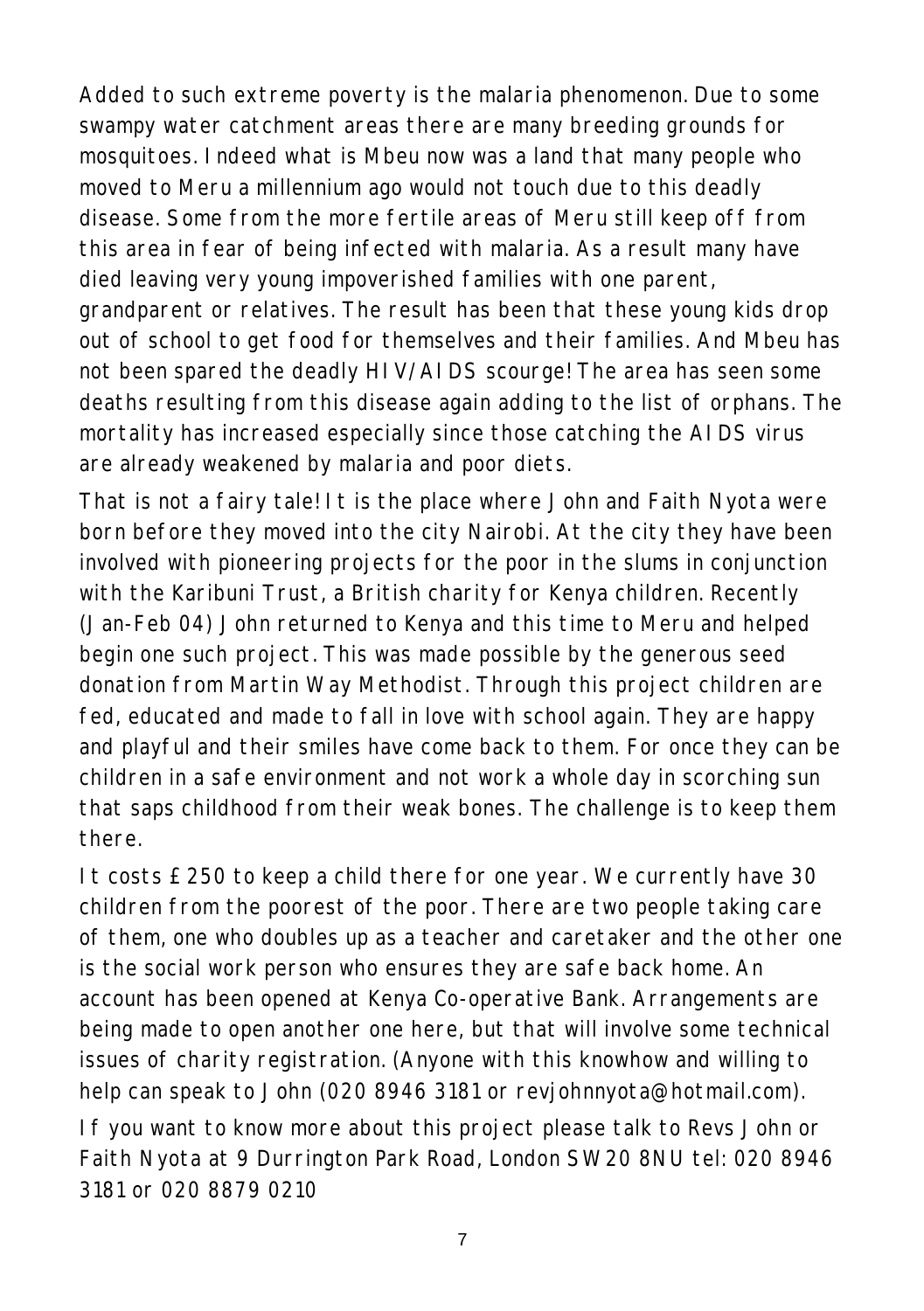#### **SUPPORTING MISSION LOCALLY 150 YEARS AGO**

#### Dear Sir,

Once upon a time Mrs Sawyer the washerwoman and Non-Churchite made a vow that all the money which came into her possession with one or more holes in it should be dedicated to some good cause. Whenever the box which contained this peculiar species of money became uncomfortably full, the contents were usually guided into the hands of the Wesleyan Missionaries, but for some reason not clearly defined that valuable cargo has this year been transmitted to me and at my instigation forwarded to you for the Church Missionaries. I feel rather scrupulous about changing the money in Wimbledon lest in time the whole amount should return again to the donor which might be rather more than she bargained for. I therefore send it to you exactly as it came minus the blue cotton handkerchief that enveloped it. Please to put Mrs Sawyers's name against the 9s. 2d\*. when the accounts are made up. Alfred [her husband] suggests that it should be entitled 'holey' money.

Believe me Yours very truly,

Kezia Peache [\*about a month's wages] *© Church Mission Society: CMS Archives*

#### **THOUGHT FOR THE MONTH - JUNE**

It is just over seven years since my dear wife June died, so this month is always a rather poignant one for me. Every time I write or see the date, I am reminded of her. Moreover it was the month of her birthday. It may seem silly, but when 8th June comes round I still wish her a happy birthday. Anniversaries ... birthdays, wedding anniversaries and other special "personal" days bring back memories, especially to those of us who have lost loved ones, those with whom we have spent the greater part of our lives. Memories come rushing back, tumbling over themselves in the rush to reach the fore-front of our minds. Memory, of course, is one of God's precious gifts which we take for granted, but God has so tempered that lovely gift that when we think about our loved ones, it is the happiest memories which spring most readily to mind. As the Psalmist said, "I am fearfully and wonderfully made". No-one else has exactly the same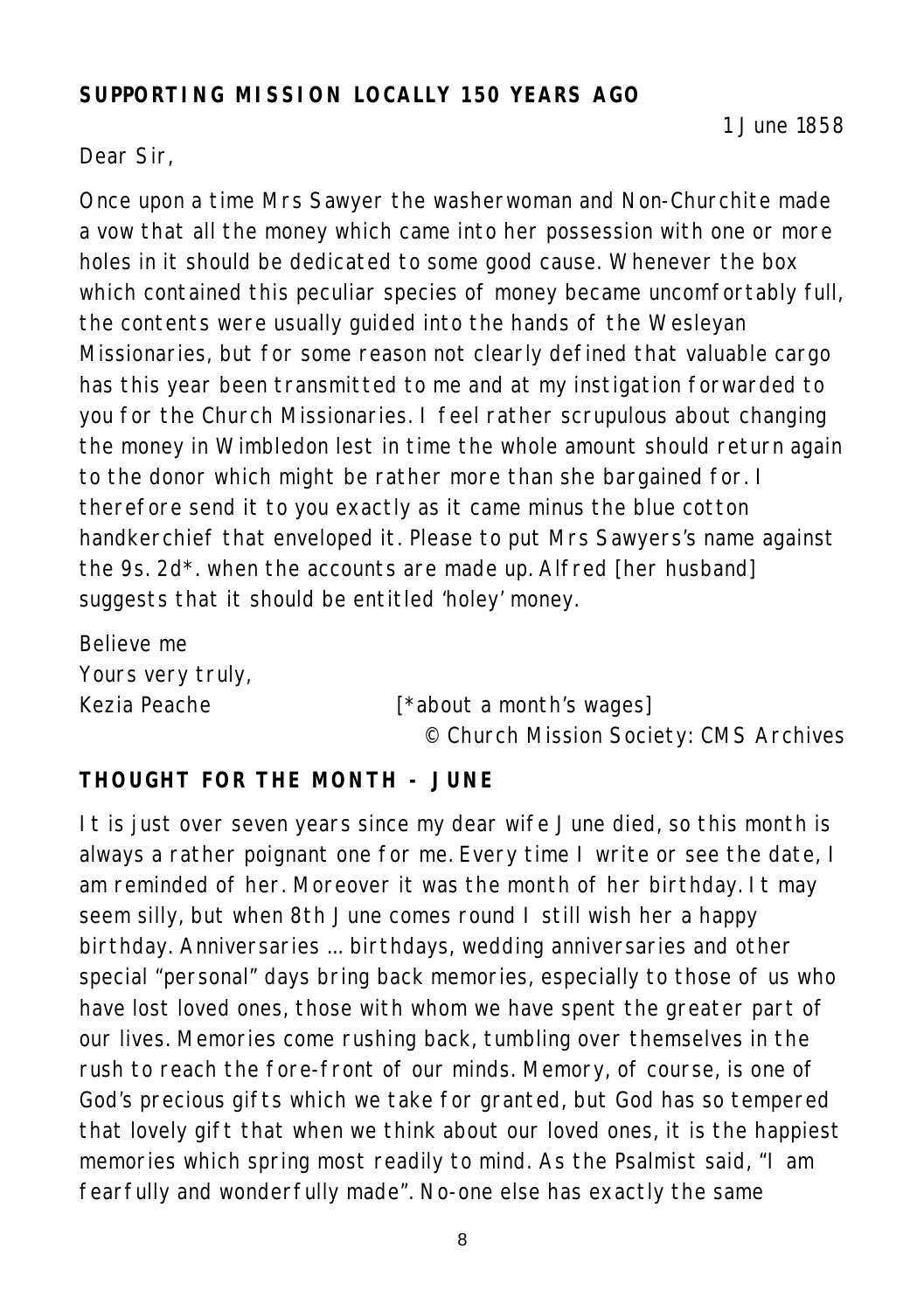memories as you have or I have. Each one has a storehouse of memories which grows with each passing day. Thank God for happy memories and for those who provided them for us May he also help us to provide happy memories for others.

*Bill Cox*

## **MULTI-SPORT COURT IN MOSTYN GARDENS**

This is freely available as a community resource. It will be used by Poplar Primary School during school hours, but it is for daylight use and not book-able, so whoever turns up can make use of it. The vision was to provide a gift to the community for Merton and Morden's youth to have something constructive and free-of-charge to do with their time, and similar facilities elsewhere have made a difference to youth culture and even to crime levels. The court will be marked for basketball, netball, and 5-a-side football, but would also allow mini-cricket and imaginative creations! To find out more contact Peter Leech, Morden Baptist Project Team 8542-6581

#### **CYRIL GRUMBRIDGE**

It was with sadness that we heard of the death of Cyril Grumbridge on Monday 3 May. For some months Cyril had been in hospital following a severe stroke. A member of St. Martin's Church, he became known to us through the Men's Supper Club. From the early days of the Club in 1993 until his illness last autumn, Cyril was our Treasurer. He had a great sense of humour and was always ready with a smile. We had intended to give a small token of thanks to Cyril at our annual service this year, but we were too late, Cyril was in hospital. We give thanks for the privilege of knowing him and his wife Lilian is in our thoughts and prayers.

*Bill Cox*

# **ARTHUR KNIGHT 23 September 1909-2004 14 April**

Arthur was the son of Kate and Herbert Knight. The family first lived in Dupont Road and from the 1920s in Mostyn Road. He was a keen scouter and an accomplished sportsman, playing with his brothers in various football and cricket matches. In 1931 he joined the Imperial Tobacco Company, working in the Display Service department and remained with them until he retired. On 10 June 1939 he married Josephine Field and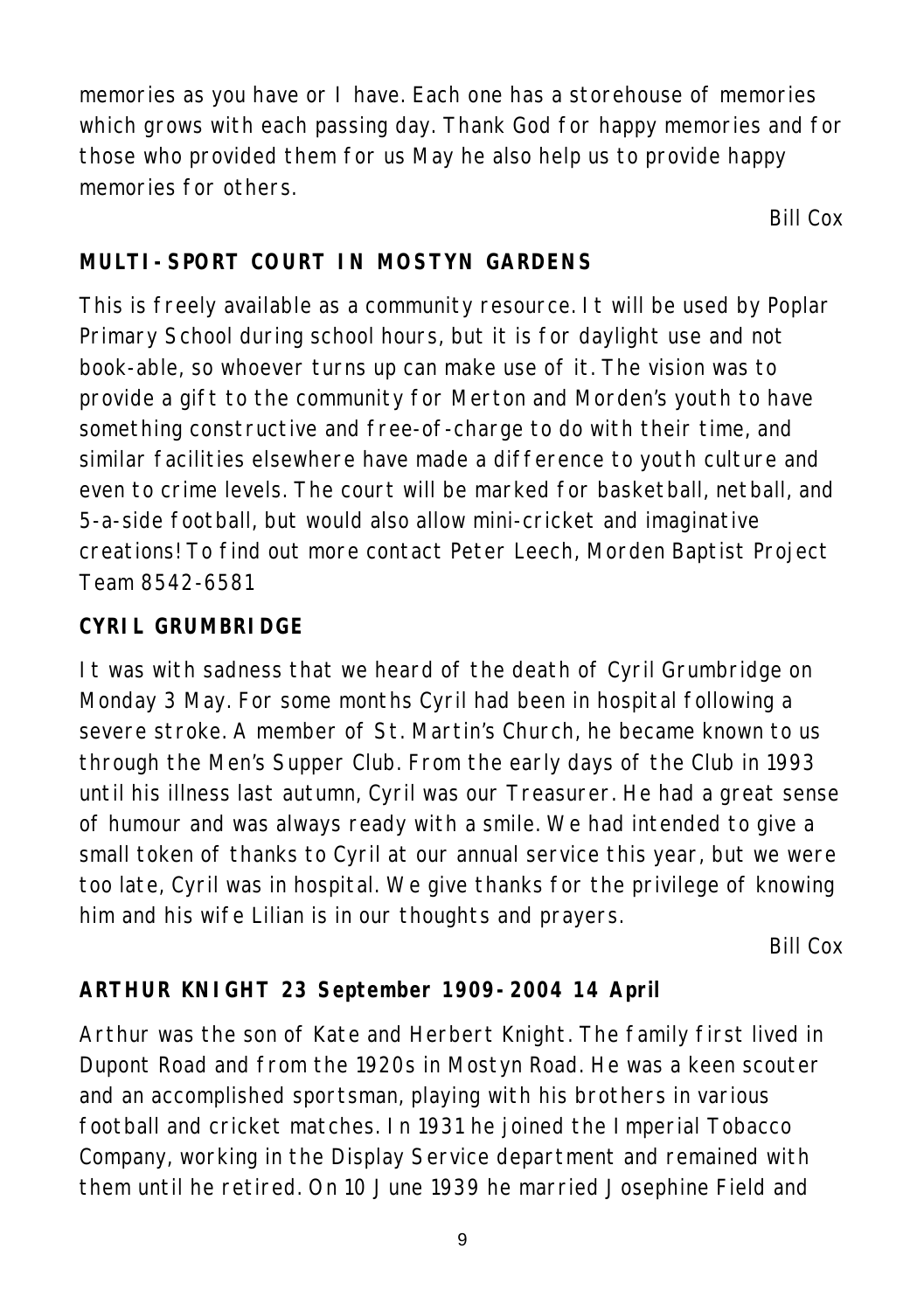they moved to Maycross Avenue where they lived for the rest of their lives.

Arthur's singing career "took off" after his mother heard him singing in the bath and persuaded him to have his voice trained. Under Mr Pitt's tuition he developed a fine baritone voice that won him many medals and certificates at local Music Festivals. He was offered employment with 'The Black and White Minstrel Show' but reluctantly declined, opting for the greater security of his full time job. Arthur said that over the years he had sung more than a thousand times with various groups including 'Patchwork' and 'The Happy Wanderers'. He sang with Pat Bryant for many years accompanied on the piano by Jean Butland, but he had many singing partners, including Vida Brown, Jean Gear, Valerie and Graham Currie, Billy Thomas and Bill Bass. One of the favourite songs was "The Gendarmes". He was a great support to Jo and the 'Jolaes Puppets', at times singing with them in the shows.

In 1997 he was awarded the Queen's Silver Jubilee Medal in recognition for all his charity work. He continued singing well into his nineties, his last concert being in October 2003.

He was a member of Martin Way Lunch Club and shared his 90th birthday celebrations at the Club with Ivy Davies (also born in September). When he arrived on a Friday he usually had a word with most of the people there and always came to the hatchway at the end of lunch to thank "the staff" for his meal.

Arthur would always open the door for a lady, and raise his hat. It was especially appropriate at his thanksgiving service that his coffin was covered with the English flag and that as well as the flowers on it there was also his trilby hat. For his friends the sight of the hat brought a lump to the throat. He will be missed by many but all who knew him will remember him for his boundless generosity and for being a 'true gentleman'.

*'Death is but a sharp corner near the beginning of life's procession down eternity'*

# **OLIVE MARTIN 11 September 1910-15 April 2004**

Olive was born on 11 September 1910, the third child of a family of six. Even as a youngster she was quiet and very lady-like, with fair hair and a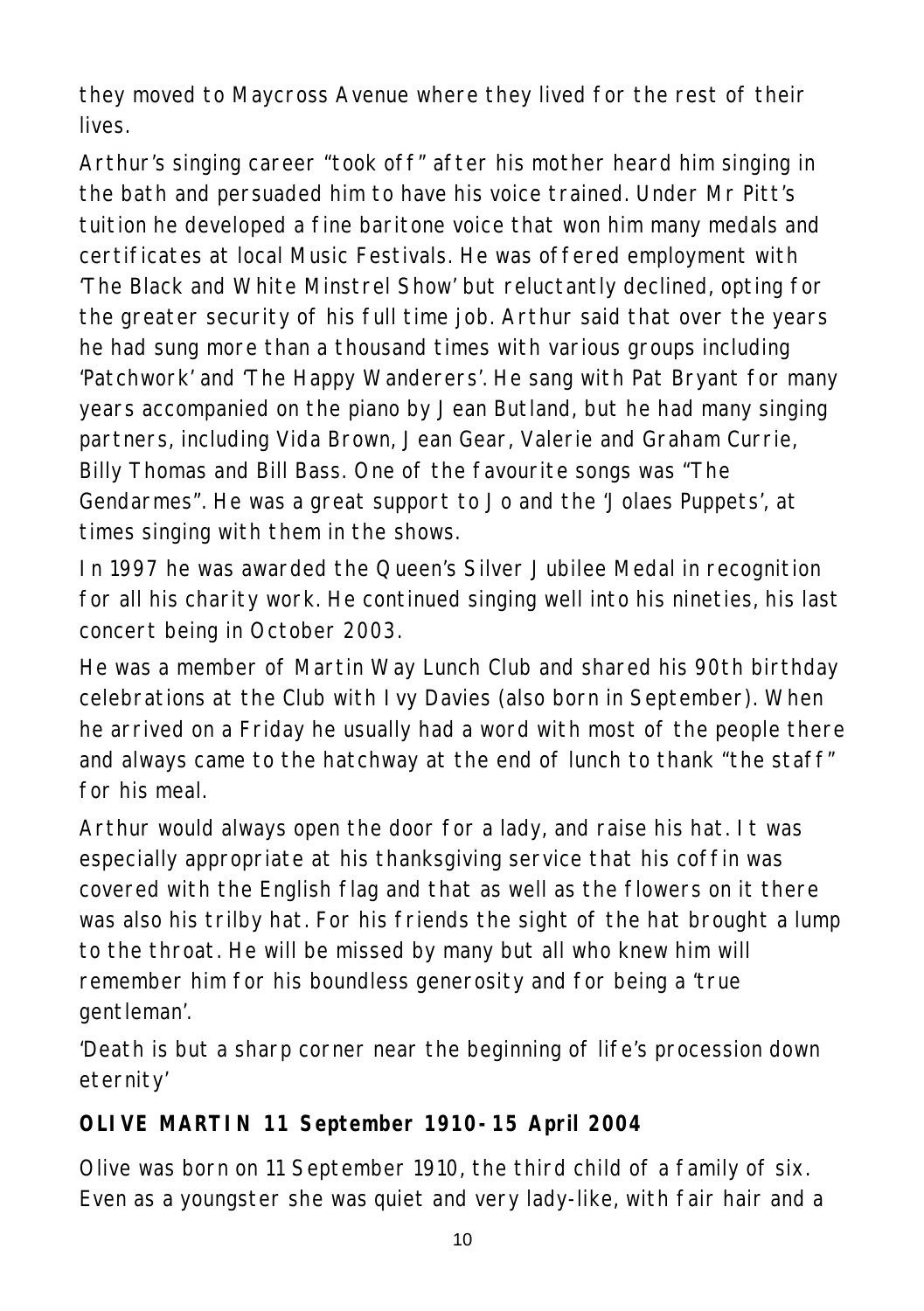peaches-and-cream complexion. At school she excelled at sports, playing netball and tennis and winning the high jump in the District Sports competition.

Her cousin, whose father was a chauffeur for a High Class Hire Company remembers as a child going with her parents to collect Olive for an afternoon's drive. She would be waiting, pretty and excited and dancing with joy. She would go into fits of laughter when told "The Barrer is outside - coming for a ride? And invariably she would say "Uncle it's not a barrow it's a lovely car!". Typically she would look very smart, dressed up for the outing with hat, gloves and carrying a child-size handbag.

When Olive left school she became a very good ballroom dancer with her fiancé (later husband) Jimmy Martin, a master tailor and accomplished carpenter and decorator. They had three children, Jimmy, Ivan (Hank) and Rosemary (born after the war). At the outbreak of war Jimmy and Hank were evacuated to Winkfield for a short while, returning to London to share the doodle-bugs and terrifying V 2's. Throughout, Olive never lost her unshakeable optimism and frequently told her family that "Everything was for the best".

At Martin Way she was a regular church-goer. She belonged to the Women's Fellowship and enjoyed their outings to the coast and country, always smartly dressed, often in pale blue with matching accessories. Even her car was a pale blue Hillman Imp! It was a great sadness to her when, afflicted with painful arthritis and increasingly crippled despite two knee operations, she was forced to give up driving. She still managed to come to Lunch Club for a time but, like many of us, didn't much enjoy meals on wheels on the other days, though she never grumbled. Right to the end she maintained her cheerfulness, optimism and faith.

Throughout her life she was a kind, loving and supportive mother to her children and a devoted wife and life partner to her husband, to whom she was married for over sixty years. Her family always came first; she did all in her power to give them the springboard to make the best of their lives. Olive was big-hearted, generous and hospitable. She was a wonderful neighbour and with her happy smile and thought always for others she was a true inspiration to her friends.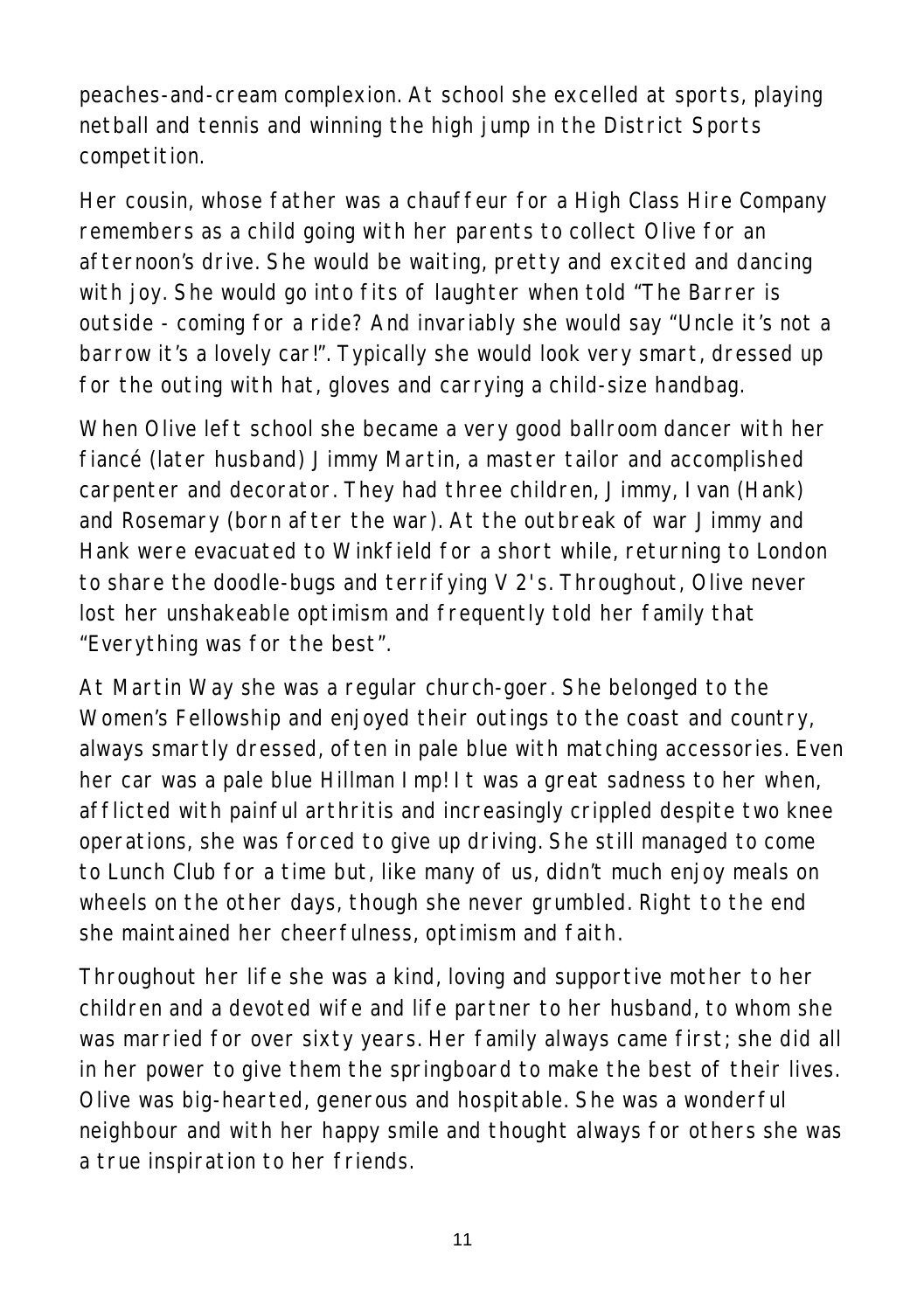## **SIGMA HAVE DONE IT AGAIN!!**

The performances of GODSPELL at our church on Saturday and Sunday the 1st and 2nd May were both outstanding and spectacular, presenting the Gospel message in a very real and understandable way. There was a good attendance on both occasions and the gross income from the two evenings was just in excess of £1000. Unfortunately there are expenses to pay out of this, but there will still be a substantial donation to NCH Action for Children, for which many thanks.

Janet and Bob Hamblin are to be particularly congratulated for all the hard work (and time) which they put into this production - as indeed they always do, and Anne Conquest also worked hard on the drama aspect, as well as her singing during the programme! In addition mention should be made of the performance by Paul Harvey as Jesus - what a job to remember all the words, but he made it. In fact everyone who took part or helped in any way deserves to be specially thanked and congratulated for a task well done. It was also a well deserved christening for our new lighting system in the church which worked very well indeed.

For me it was very poignant that the production should have been dedicated to my late wife Jean; she would have enjoyed every minute of both performances and, as said in the programme, was no doubt singing with the choir on both nights.

Carry on with the good work - cannot wait for the next effort!

*John Butland*

#### **IN MEMORY OF JEAN BUTLAND**

John and the family thank everyone for the donations given to NCH Action for Children in memory of Jean which amounted to £1488 - a truly magnificent result.

#### **NEWS FROM OUR NEIGHBOURS**

Saturday 19 June: St. James are holding a parish auction of things, such as furniture, china etc and talents e.g. wash a car, do some gardening etc. Auction 7.30 pm Viewing 6-7 pm. Proceeds in aid of their Building Outward for the Future Fund.